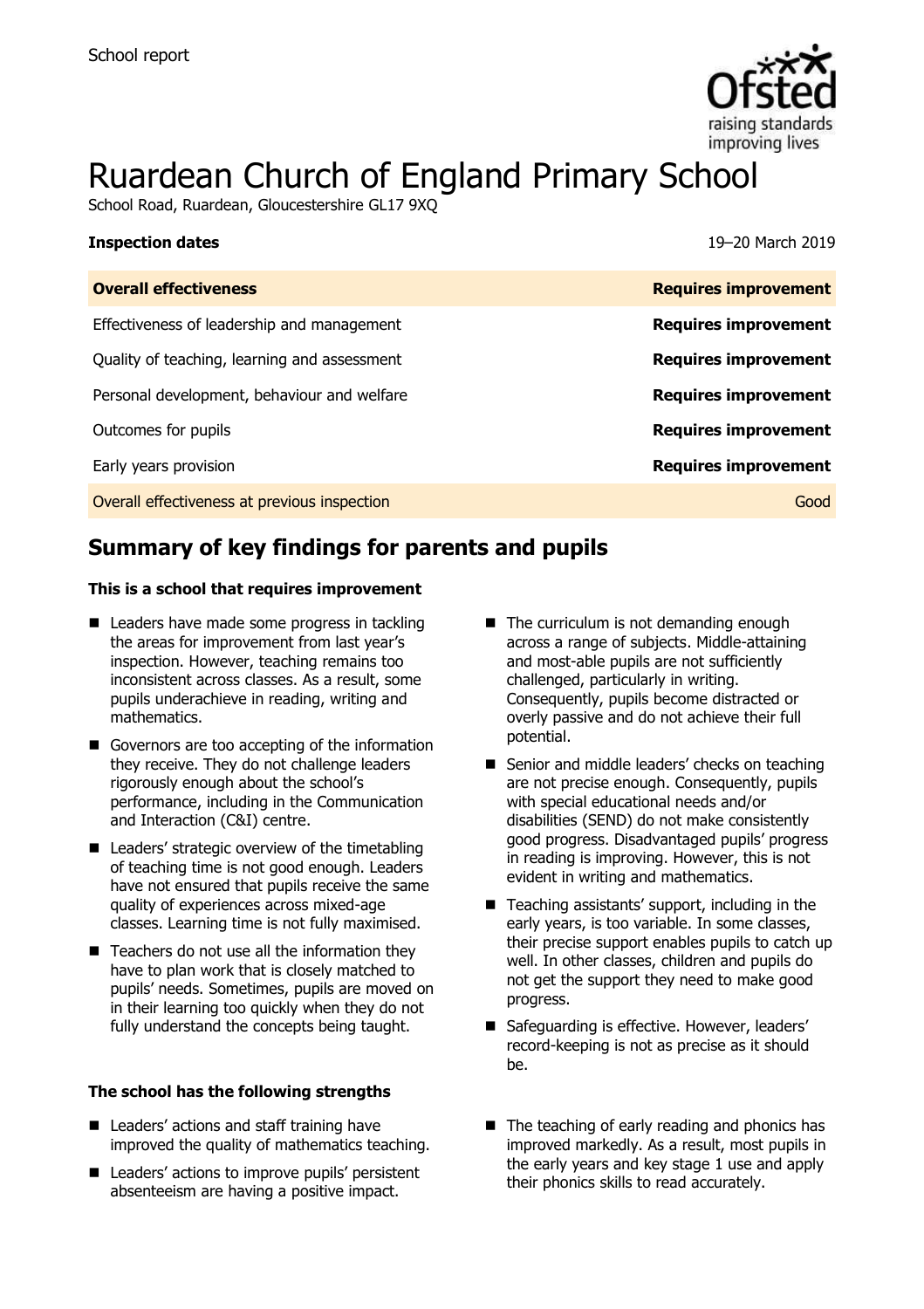

# **Full report**

### **What does the school need to do to improve further?**

- Improve the quality of leadership and management by ensuring that:
	- the governing body takes action to respond to the governance and pupil premium reviews so that they strengthen the way in which they hold the leaders to account for the quality of teaching and pupils' progress, particularly for pupils with SEND and those who are disadvantaged
	- the deployment of teaching assistants is consistently good
	- inconsistencies in provision across mixed-age classes are eradicated
	- leaders' record-keeping is consistently strong
	- teaching time is used to its maximum in every class across the school day
	- teachers receive clear communication about what they need to do to improve their teaching so that it is consistently good.
- **IMPROVE the quality of teaching, learning and assessment, including in Reception, by** ensuring that:
	- teaching builds on what pupils know, can do and understand, and ensures that pupils make consistently good progress in reading, writing and mathematics
	- middle-attaining pupils and pupils with SEND receive work that is closely matched to their needs and catch up
	- teaching challenges the most able pupils consistently well
	- the teaching of writing is consistently good, particularly for disadvantaged pupils and those who have previously underachieved, so that pupils' catch-up sessions are no longer required
	- teaching in the C&I centre is closely matched to pupils' needs and ensures that pupils make consistently good progress from their different starting points.
- Improve pupils' personal development and welfare by ensuring that:
	- low-level distractions in lessons and in pupils' compliance are minimised
	- pupils' attendance continues to improve so that it is at least in line with the national average.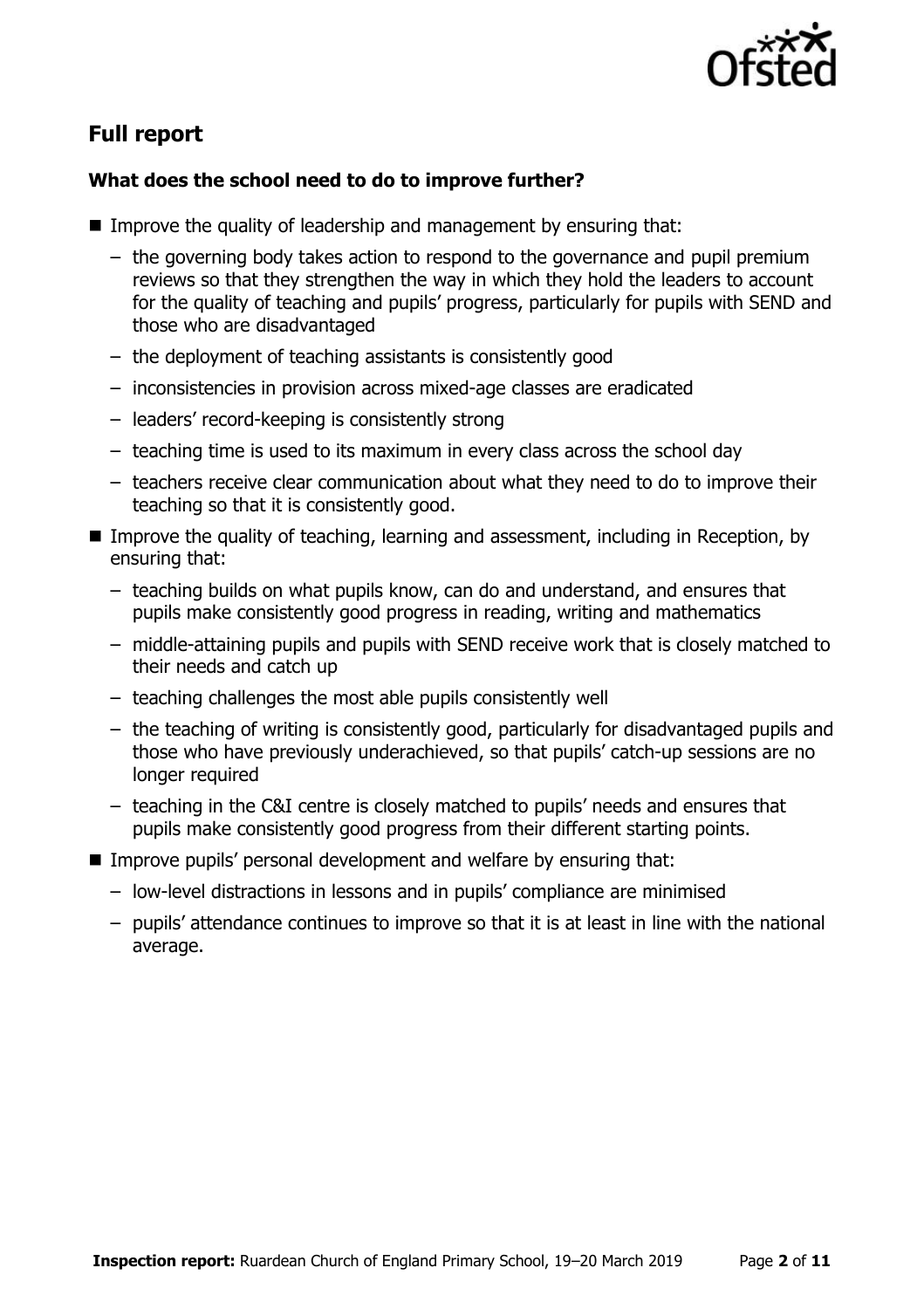

# **Inspection judgements**

#### **Effectiveness of leadership and management Requires improvement**

- Leaders and governors have a good understanding of the school's strengths and weaknesses but they have not yet been successful in remedying the weaknesses from the previous inspection in full. Leaders have taken robust action to tackle many weaknesses. However, they have not checked their work, including improving the quality of teaching and learning, sufficiently well.
- Senior and middle leaders have provided staff with a considerable amount of training over the last year. This has proved successful in improving the teaching of phonics and early reading, and in mathematics. Staff training to improve the quality of writing is ongoing and needs more time to become embedded.
- Leaders have instigated new systems to hold teachers to account for improving pupils' achievement. For example, class action plans, regular reviews of pupils' workbooks and detailed professional discussions about the small-group intervention teaching are beginning to make a discernible difference. However, much of this work is too recent to ensure that those pupils who have previously underachieved have caught up in full.
- Leaders have recently commissioned a pupil premium review. The pupil premium is not used precisely enough to enable disadvantaged pupils to make strong progress over time. Pupils receive caring support. However, the interventions in place are not having the desired impact on pupils' progress in writing and mathematics.
- Almost every parent and carer who responded to Ofsted's online questionnaire. Parent View, would recommend the school. However, a minority of parents raised concerns about the provision for pupils with SEND.
- The leadership of support for SEND is not fully effective. There has been too little monitoring and checking of the academic progress and teaching provision pupils receive. As a result, pupils with SEND, including those in the C&I centre, make progress that is too inconsistent over time.
- The sport premium is used effectively. It has enabled better participation in a wide range of sports locally. Pupils are also more physically active at lunchtimes.
- The curriculum provides wide-ranging experiences for pupils across a variety of subjects. Pupils particularly enjoy the forest school. However, workbooks indicate that learning in subjects other than English and mathematics is variable in content and presentation in a few classes.
- Leaders' strategy to teach Reception and Years 1 and 2 together in some afternoons is not fully effective. Teachers do not ensure that the teaching on offer meets pupils' wide range of abilities well enough. Leaders have not picked up this weakness with enough rigour. As a result, pupils do not achieve as well as they should at these times.
- The curriculum provides a wide range of opportunities to promote pupils' spiritual, moral, social and cultural experiences. Pupils' involvement in the community has helped raise money for a range of charities and good causes. Pupils' voice is valued by staff. However, pupils spoken to feel that school council meetings could be even more effective.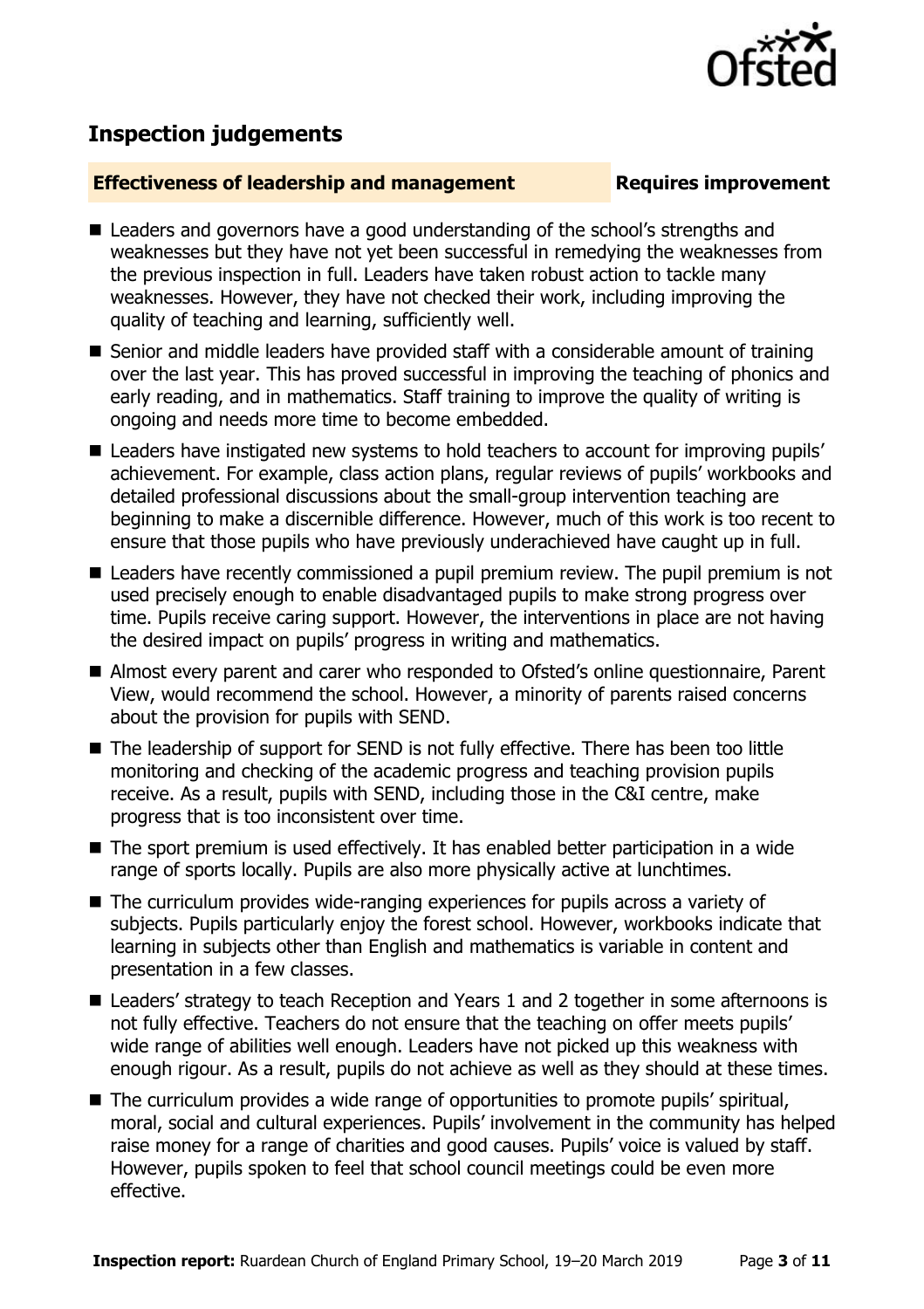

- Leaders' actions are effective in ensuring that this is a highly inclusive school with a strong sense of community. It has a strong 'family feel'.
- The local authority has provided a full range of external support. Leaders welcome this support. They are using the knowledge and skills they have gained to build momentum in bringing about sustained whole-school improvement with increasing success.

#### **Governance of the school**

- Governors have embraced a comprehensive package of training from the local authority. As a result, governors are strengthening the way they measure the success of school improvement initiatives. They have ensured that middle leaders' roles and responsibilities have been defined successfully and a full training package has been put in place to develop middle leaders' knowledge and skills.
- Governors are fully committed to remedying the weaknesses in the school's performance. However, they remain too accepting of the information they receive from leaders and this makes it difficult for them to gain and use the information they need to challenge effectively.
- Governors recently commissioned a review of the impact of their work and a pupil premium review. This has provided clarity about the school's current performance. However, governors' challenge has not yet brought about the improvements required to ensure that pupils make consistently good progress.

#### **Safeguarding**

- The arrangements for safeguarding are effective. Staff training is up to date. The school's recruitment checks of new staff are in line with national requirements to ensure the suitability of staff to work with children.
- The designated leaders of safeguarding act swiftly to make referrals and work well with external agencies should they consider that a child is at risk of harm. Staff know how to apply the school's safeguarding policy to make referrals should they have concerns about pupils' well-being. Referrals are followed up quickly by designated safeguarding leaders. However, some aspects of the school's safeguarding record-keeping require strengthening.
- Staff and pupils are vigilant in their awareness of keeping safe on the split site. The school's risk assessments are kept up to date and staff training is applied well to minimise risk. Pupils say they feel safe and adults care for them well.

#### **Quality of teaching, learning and assessment Requires improvement**

- Teaching over time has not resulted in pupils making sufficiently strong progress. Leaders' actions to improve staff subject knowledge and skills are beginning to remedy the weaknesses in teaching that were identified at the school's previous inspection. This is most effective in mathematics and in reading at key stage 1. However, teaching remains too inconsistent across the school, particularly in writing.
- Leaders' actions have ensured that teachers' assessments are mostly accurate.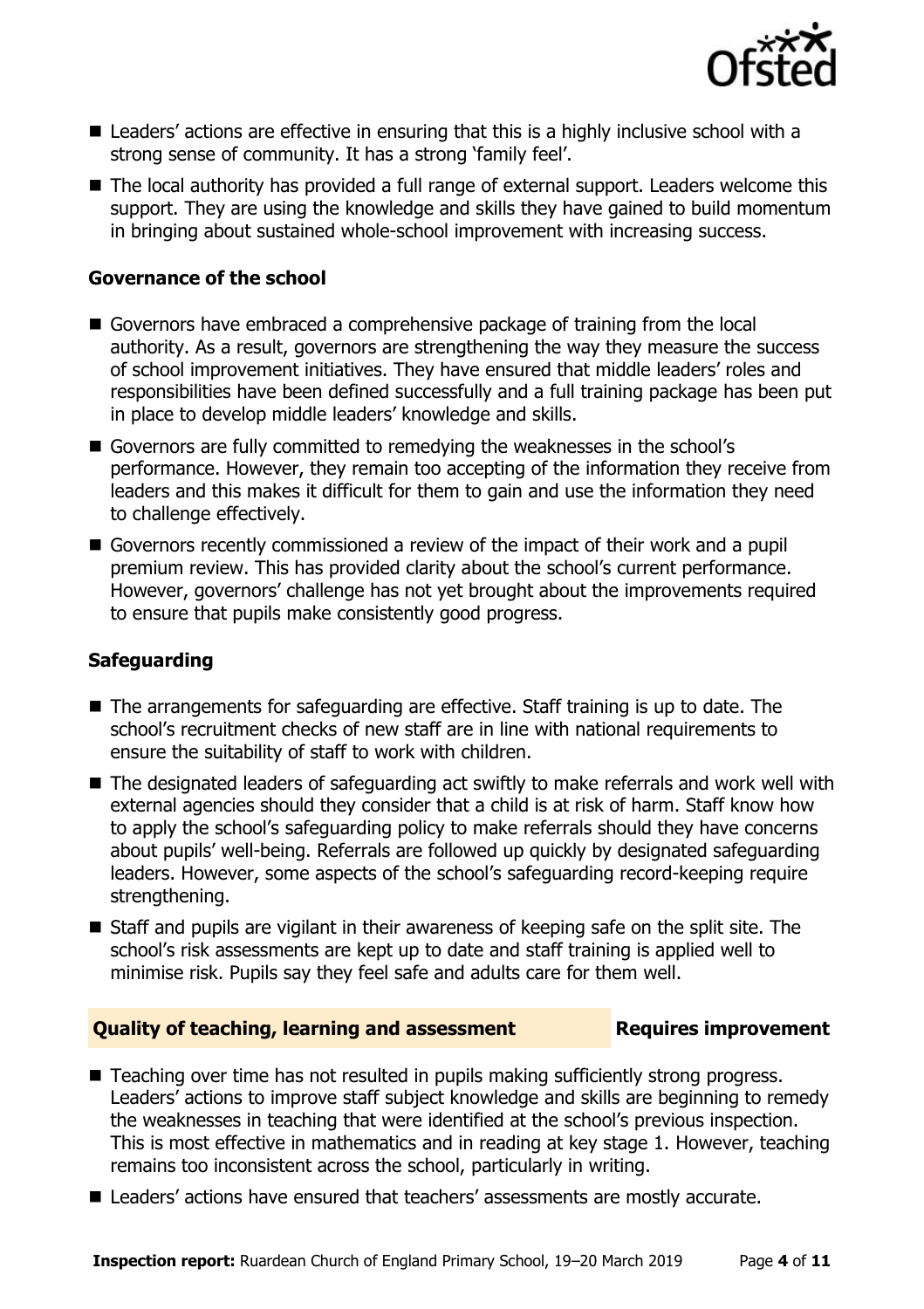

However, there remain some inconsistencies in the way that teachers assess pupils' understanding in key stage 2. Teachers' expectations of what pupils can achieve are too low. Teaching does not challenge middle-attaining and the most able pupils in writing and reading sufficiently well.

- Nevertheless, pupils' workbooks show that teaching is having better impact this year. However, pupils who have previously underachieved still have gaps in their knowledge and skills, and so catch-up sessions are required.
- The teaching of writing is too inconsistent over time. Pupils are not expected to develop or extend their writing. Too few pupils use complex sentence structures accurately. As a result, too few pupils write with the knowledge and complexity expected for their age. Few pupils exceed this standard. This means that pupils do not make good progress in writing over time.
- The deployment of teaching assistants is not good enough in a few classes. Some additional support is precise and deepens pupils' understanding well. However, while teaching assistants provide caring support is some classes, their support and intervention are not enabling pupils to make good progress over time, particularly in key stage 2.
- Teaching for pupils with SEND is too variable. Pupils do not have access to tasks that ensure that their learning needs are met sufficiently well. Consequently, these pupils, including some pupils in the C&I centre, do not make strong progress from their different starting points.
- **Planned interventions are precise and focused on pupils catching up this term. They** are particularly successful in developing pupils' fluency in mathematics and pupils' accuracy in their reading. However, much of this work is recent and needs time to become embedded. As a result, while pupils are showing early signs of catching up, some pupils still have gaps in their skills and knowledge. Intervention sessions are not monitored closely enough. Consequently, some pupils still 'slip through the net', particularly in their writing development. This limits pupils' ability to expand their ideas and writing.
- The teaching of mathematics is improving across the school. All aspects of the mathematics curriculum are planned for and taught increasingly well. Teachers have been successful in developing their subject knowledge because of the training they have received. However, in mixed-age classes, some pupils are moved on too quickly before they have secured their understanding of the concepts taught. On occasions, teaching content changes significantly midway through a lesson and this limits pupils' opportunities to practise and deepen their understanding. As a result, pupils' gaps in their understanding persist.

#### **Personal development, behaviour and welfare <b>Requires improvement**

### **Personal development and welfare**

- The school's work to promote pupils' personal development and welfare requires improvement.
- The curriculum does not enable pupils to demonstrate perseverance in their learning. Sometimes, pupils work through tasks that are too easy before tackling work that is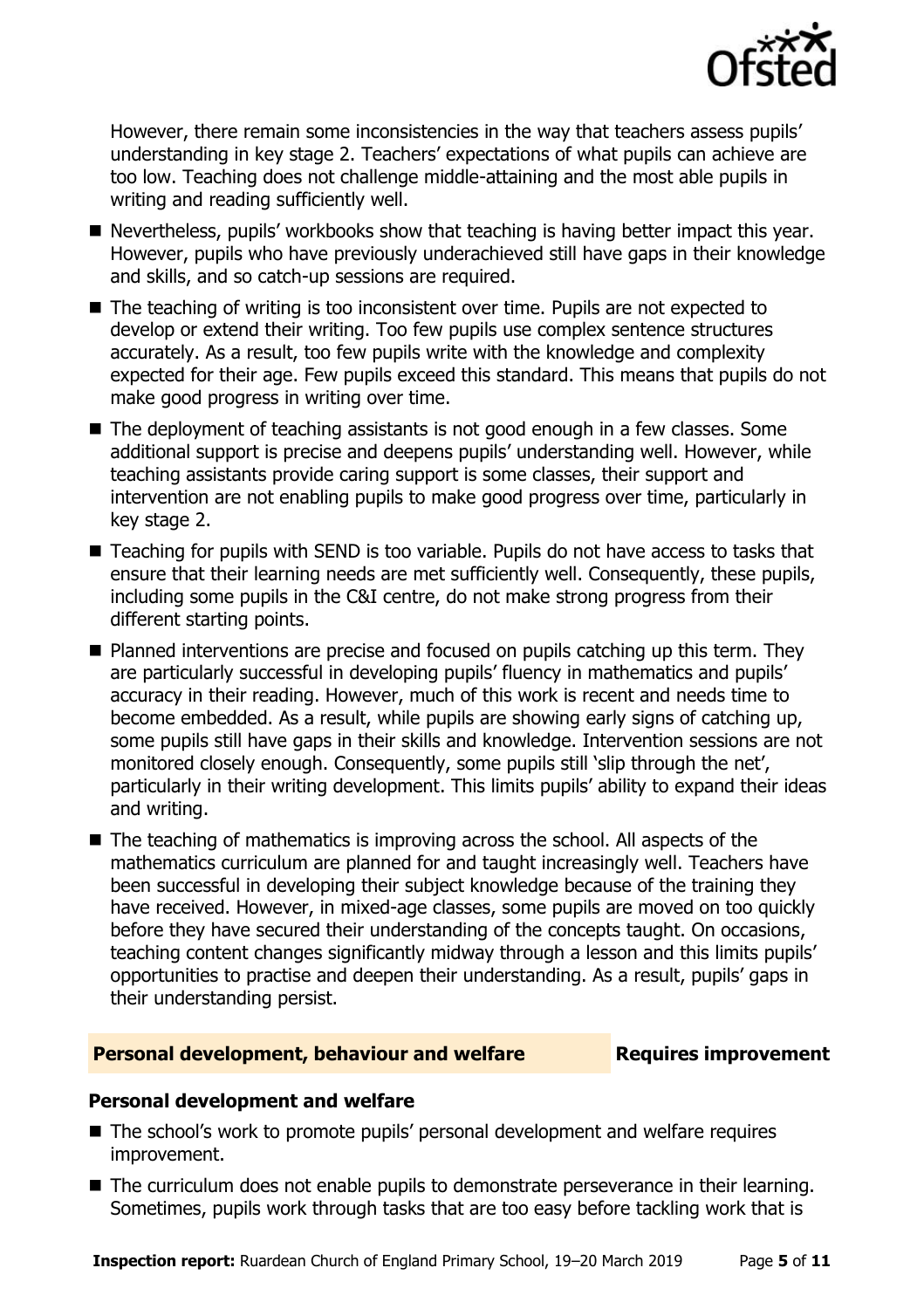

challenging enough. Teachers do not pick up when pupils are slow to get started on their work or do not grasp the concepts taught. Consequently, some pupils do not make the progress they should.

- **Pupils enjoy lunchtimes and benefit from a range of equipment to play with. Lunchtime** staff supervise social times well. They encourage pupils to play with one another and use a full range of equipment outside.
- **Pupils say that they feel safe and well looked after. They say that, if bullying happens,** it is followed up by staff and resolved over time. However, some pupils commented that, while teachers and adults provide strong care and support, they do not sort out minor issues consistently well when they arise.

### **Behaviour**

- The behaviour of pupils requires improvement. Leaders' work to ensure that pupils' attendance improves is having a positive impact. The family support worker works in close partnership with external agencies to challenge and support families so that pupils' attendance improves. As a result, the vast majority of pupils who have been persistently absent in the past have improved their attendance markedly. However, pupils' attendance remains below the national average overall.
- Most pupils are well mannered and polite. However, when teaching is not closely matched to pupils' needs, their concentration diminishes or they become passive and their learning is hindered. Leaders and teachers do not respond to this quickly enough.
- **Pupils take part in whole-school events with enjoyment, such as singing in assembly.** They play well together at lunchtimes and most pupils behave well in the dinner hall.

### **Outcomes for pupils Requires improvement**

- **Pupil numbers are small and vary considerably over time. The numbers of pupils who** join the school part way through their schooling are higher than average. As a result, some published performance data does not give a full and accurate summary of the school's performance.
- $\blacksquare$  In 2018, pupils at the end of key stage 2 made average progress in reading, writing and mathematics. This was an improvement on the previous two years, when pupils' progress in mathematics was significantly below that of other schools.
- Current pupils continue to make strong progress in mathematics this year. However, better teaching is not yet enabling pupils who have previously underachieved to catch up in full in all year groups. As a result, some pupils still have gaps in their knowledge, skills and understanding in mathematics.
- Too little focus on teaching the most challenging concepts in the English curriculum prevents some pupils from being exposed to work that would enable them to reach the highest standards. Boys do less well than girls in some year groups. In key stage 2, the teaching of reading does not challenge middle-attaining and the most able pupils sufficiently well. Inconsistencies in assessment practices and too little focus on deepening pupils' understanding of the texts they read hinder pupils' progress overall.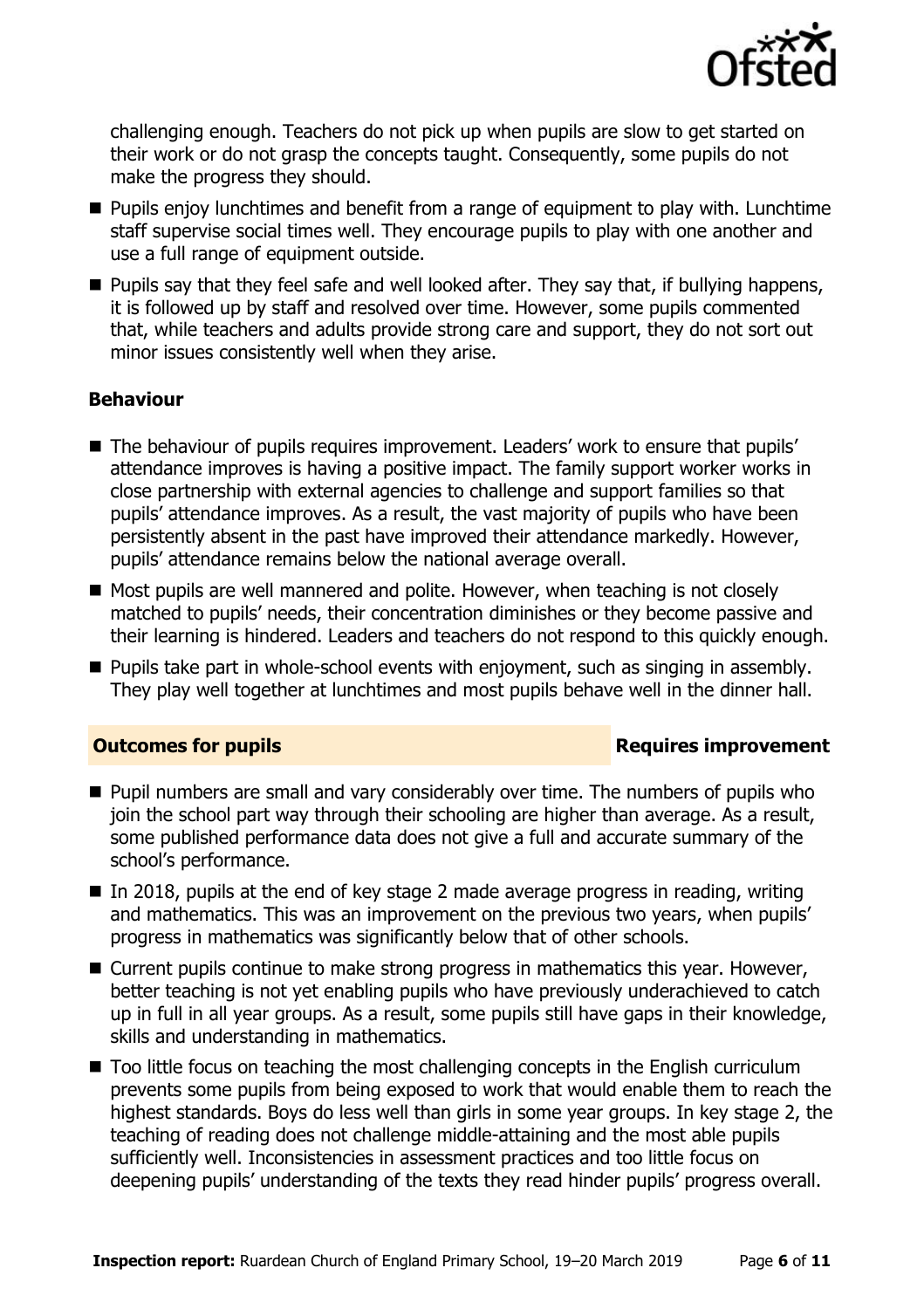

- The proportion of pupils who are disadvantaged varies from year to year. However, disadvantaged pupils across the school do not make consistently good progress in writing.
- $\blacksquare$  Historically, pupils' achievement in key stage 1 has been below the national average. Better teaching this year means that pupils are catching up. Most pupils make sufficient progress in mathematics. However, this is not yet fully replicated in their writing.
- $\blacksquare$  Pupils make strong progress in reading at key stage 1. The proportions of pupils meeting the standards that are required in the phonics screening checks in Year 1 have increased markedly in 2018 to be in line with the national averages. Current pupils' progress in phonics is strong. Pupils in key stage 1 master the phonics code quickly and become fluent and accurate readers.
- **Pupils enter Year 1 with strong levels of spoken language because of the effective** oracy teaching in Reception, which develops children's ability to use story language well. Consequently, many pupils write with stamina and have good ideas for their writing. However, pupils do not consistently develop accurate spelling and writing structure because teachers' expectations of what pupils can achieve in key stage 1 are not sufficiently strong.
- **Pupils with SEND, including those in the C&I centre, make inconsistent progress in** reading, writing and mathematics over time.

### **Early years provision Requires improvement**

- The proportions of children reaching a 'good level of development', the standards that are expected for their age, have been below the national averages for a number of years.
- Teaching in the early years is improving steadily. The teaching of phonics is systematic and precisely focused on what children already know. Teaching covers all areas of learning. Teachers make every effort to bring activities to life and have a real purpose. For example, children visit the snack shop and buy healthy snacks with real money. This teaches them the concept of money and change, and encourages them to take turns and build relationships well.
- Early years provision is inconsistent at different times of the day and week. For example, small-group teaching is well focused in the morning sessions. However, the teaching arrangements in some afternoons do not meet children's needs well enough. The headteacher has not had a clear enough oversight of the effectiveness of the full school day or the impact of adult support on children's learning. As a result, the current inconsistencies in the early years provision, including when children are in mixed-age classes, have not been remedied quickly enough.
- Adults do not use their assessments of what children already know to ensure that teaching is closely matched to children's needs. Adults' interactions do not help children move forward in their learning consistently well. This is not routinely picked up by teachers. As a result, children who have knowledge and skills below those expected for their age do not make the progress they should.
- On occasions, activities limit children's capacity to practise and deepen their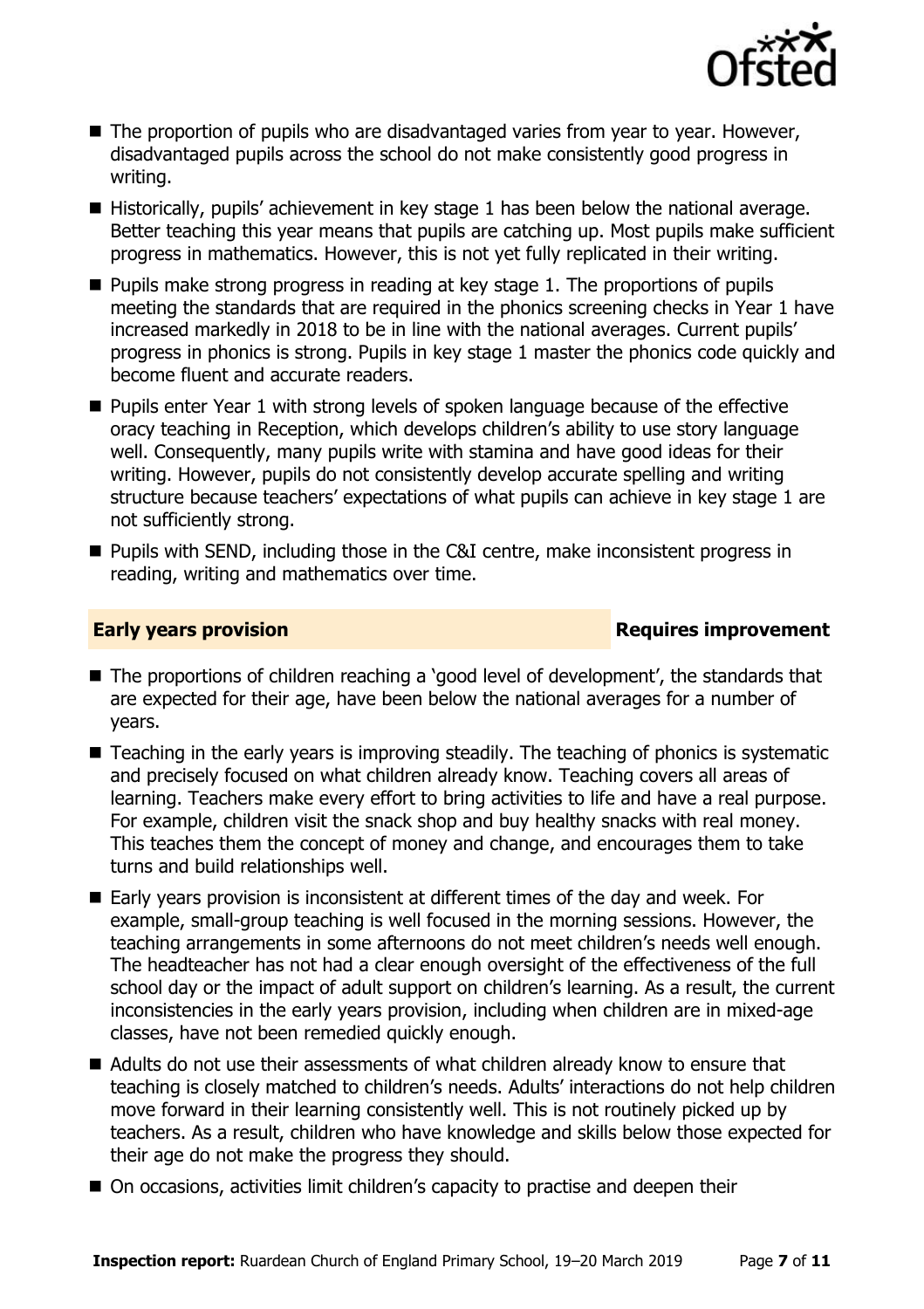

understanding. Activities do not challenge the most able children well enough.

- Children experience a full range of activities, including the forest school. This encourages children to gain independence and develop teamwork.
- Teachers provide caring support and ensure that children foster positive relationships with one another. As a result, children enjoy school.

## **School details**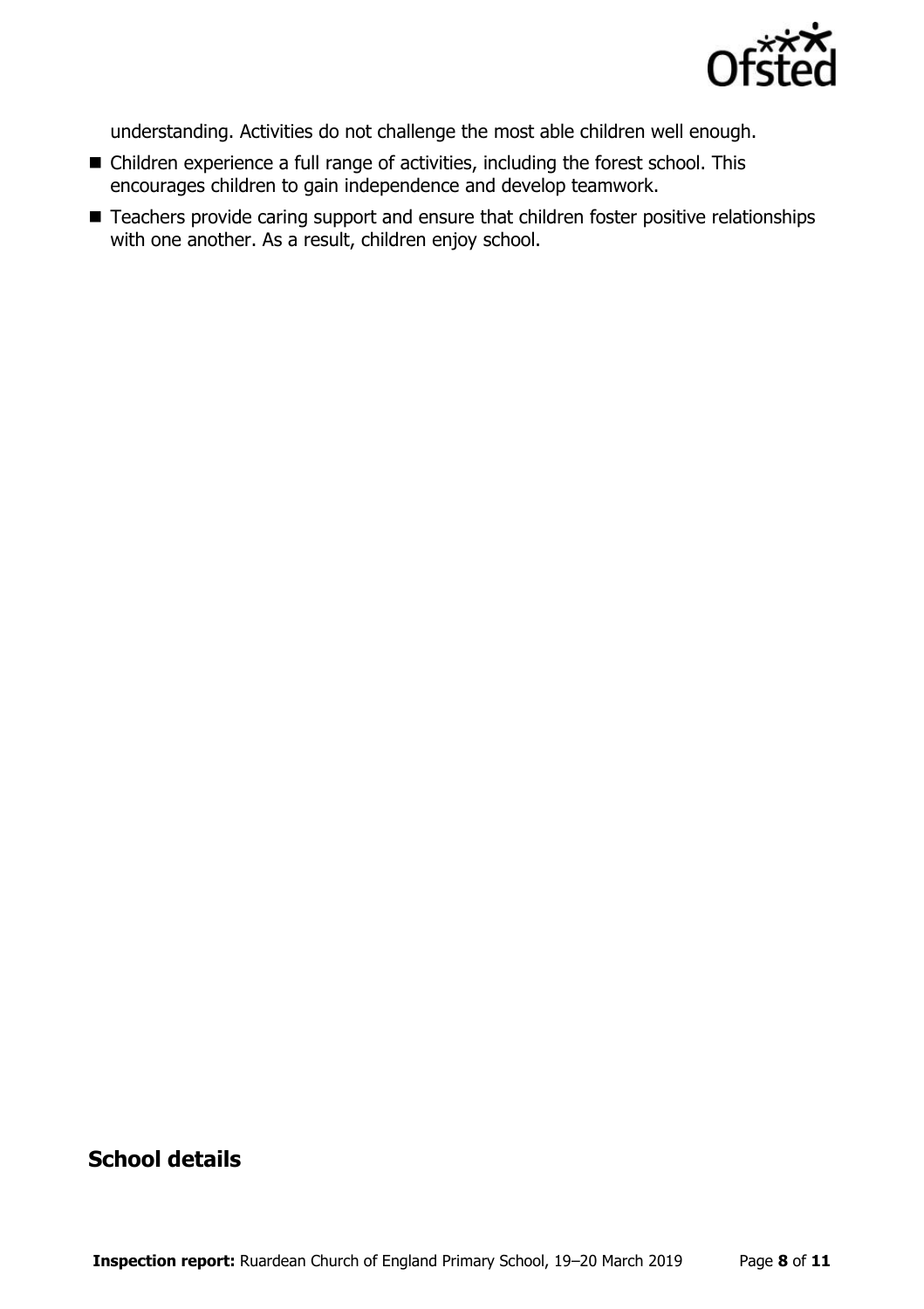

| Unique reference number | 115647          |
|-------------------------|-----------------|
| Local authority         | Gloucestershire |
| Inspection number       | 10053004        |

This inspection of the school was carried out under section 5 of the Education Act 2005.

| Type of school                      | Primary                           |
|-------------------------------------|-----------------------------------|
| School category                     | Maintained                        |
| Age range of pupils                 | 4 to 11                           |
| <b>Gender of pupils</b>             | Mixed                             |
| Number of pupils on the school roll | 87                                |
| Appropriate authority               | The governing body                |
| Chair                               | Ceri Benwell                      |
| <b>Headteacher</b>                  | Simon Manning                     |
| Telephone number                    | 01594 542 461                     |
| <b>Website</b>                      | www.ruardeancofeprimaryschool.com |
| <b>Email address</b>                | head@ruardean.gloucs.sch.uk       |
| Date of previous inspection         | 15 March 2018                     |

### **Information about this school**

- The school is smaller than the average-sized primary school.
- There is a C&I centre on the school site for 10 primary-aged pupils.
- $\blacksquare$  The proportion of pupils who are eligible for the pupil premium is just above the national average.
- Very few pupils speak English as an additional language.
- The proportion of pupils who receive SEND support is just above the national average. The proportion of pupils who have an education, health and care plan is considerably above the national average.

# **Information about this inspection**

■ Inspectors observed pupils' learning in visits to lessons across the school, including the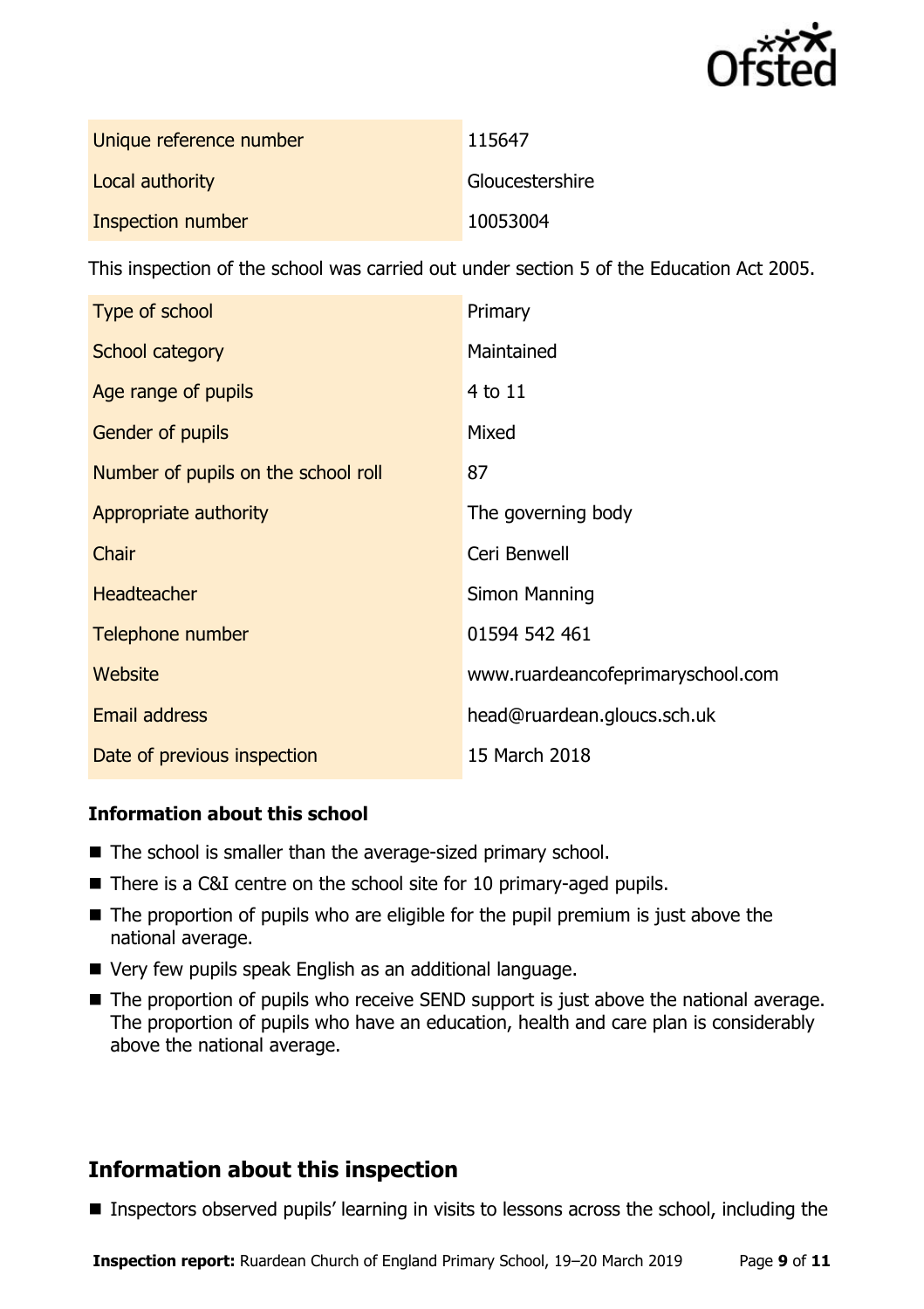

C&I centre. Inspectors reviewed pupils' work in books across a range of subjects. The inspection team worked in close partnership with leaders to review pupils' progress and provision over time.

- Inspectors talked with a group of pupils to seek their views about the school. Inspectors also listened to the views of many pupils during lessons and lunchtimes. Inspectors listened to pupils from Years 2 and 6 reading.
- **Inspectors held meetings with the headteacher, the leader of provision for SEND and** middle leaders in the school. Inspectors met with representatives of the local authority and held a meeting with three members of the governing body.
- Inspectors scrutinised a number of school documents, including: the school's action plans; the school's view of its own performance; pupils' performance information; governors' minutes; records relating to behaviour; checks on teaching and learning; pupils' attendance information; and a range of safeguarding records.
- **Inspectors observed pupils' behaviour in lessons, at social times and around the school.**
- Inspectors considered seven responses to the online survey, Parent View. An inspector also talked with parents during the inspection to seek their views of the school and of the education their children receive.

#### **Inspection team**

Julie Carrington, lead inspector **Her Majesty's Inspector** 

**Tracy French Construction Construction Construction Construction Construction Construction Construction Construction Construction Construction Construction Construction Construction Construction Construction Construction**